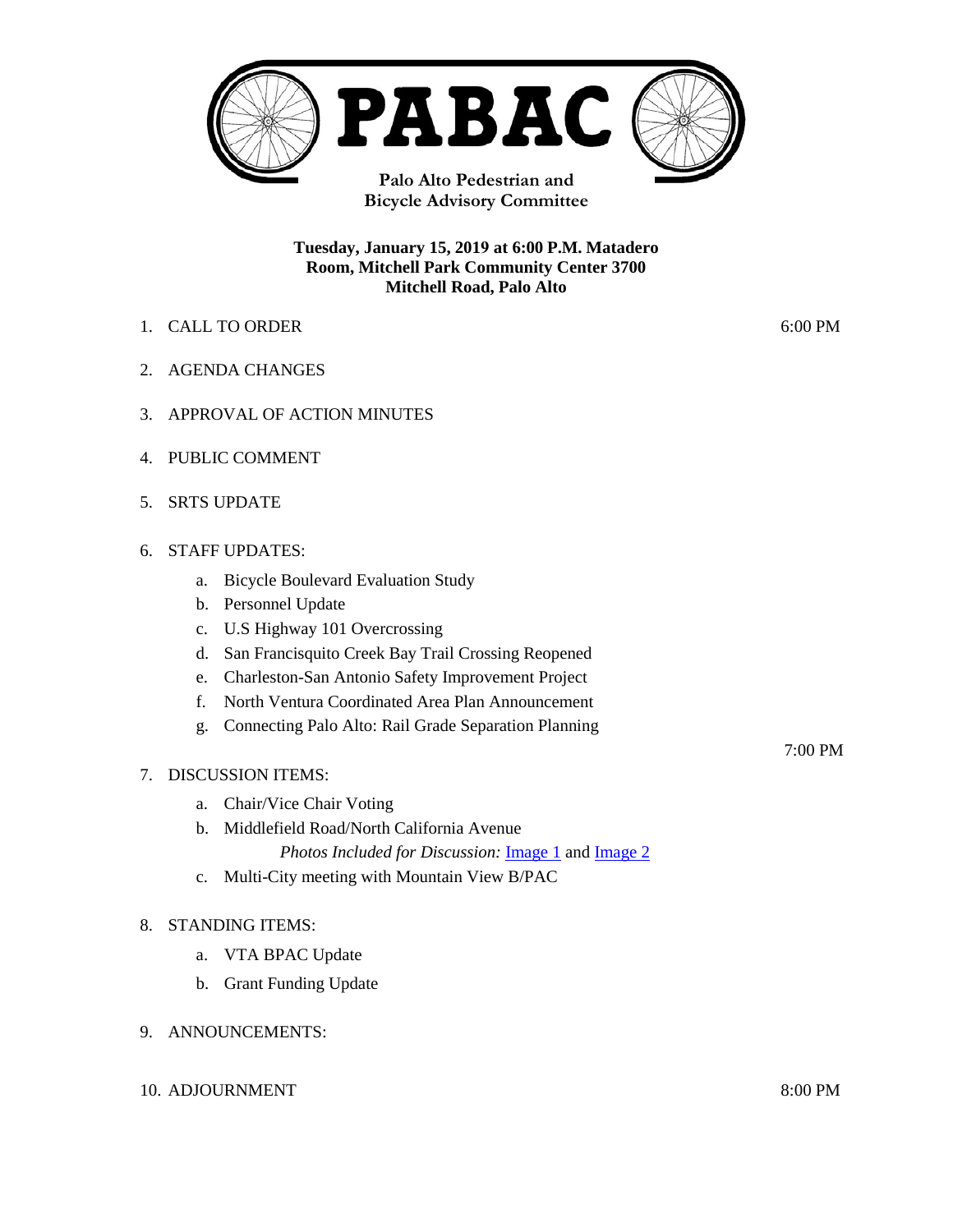| 1<br>$\overline{c}$<br>3<br>$\overline{4}$<br>5 | <b>PABAC</b><br>Palo Alto Pedestrian and<br><b>Bicycle Advisory Committee</b> |                       |                                                                         |
|-------------------------------------------------|-------------------------------------------------------------------------------|-----------------------|-------------------------------------------------------------------------|
| 6                                               |                                                                               |                       |                                                                         |
| 7                                               | <b>Tuesday, November 6, 2018</b>                                              |                       |                                                                         |
| $8\,$                                           | 6:00 P.M.                                                                     |                       |                                                                         |
| 9                                               |                                                                               |                       |                                                                         |
| 10                                              | ADOBE NORTH ROOM, MITCHELL PARK COMMUNITY CENTER                              |                       |                                                                         |
| 11                                              | 3700 Mitchell Road, Palo Alto, CA                                             |                       |                                                                         |
| 12                                              |                                                                               |                       |                                                                         |
| 13                                              |                                                                               |                       |                                                                         |
| 14                                              | <b>Members Present:</b>                                                       |                       | Eric Nordman (Chair), Ken Joye (Vice Chair), Bruce Arthur, Cedric de la |
| 15<br>16                                        |                                                                               |                       | Beaujardiere, Paul Goldstein, Art Liberman, Robert Neff, Rob Robinson,  |
| 17                                              |                                                                               |                       | Richard Swent, Bill Zauman                                              |
| 18                                              | <b>Members Absent:</b>                                                        |                       | Bill Courington, Ann Crichton, Kathy Durham, Steve Rock, Jane Rosten    |
| 19                                              |                                                                               |                       |                                                                         |
| 20                                              | <b>Staff Present:</b>                                                         |                       | Jarrett Mullen, Sylvia Star-Lack                                        |
| 21                                              |                                                                               |                       |                                                                         |
| 22                                              | Guest:                                                                        |                       | <b>Christy Moision</b>                                                  |
| 23                                              |                                                                               |                       |                                                                         |
| 24                                              | 1.                                                                            |                       | CALL TO ORDER at 6:04 p.m.                                              |
| 25                                              | 2.                                                                            | <b>AGENDA CHANGES</b> |                                                                         |
| 26                                              | None                                                                          |                       |                                                                         |
| 27                                              | 3.                                                                            |                       | <b>APPROVAL OF ACTION MINUTES</b>                                       |

 Chair Nordman corrected page 2, line 12, to read "[m]any participants in the bike repair area did not have properly inflated tires."

# **MOTION**

 Motion by Mr. Robinson, seconded by Mr. Liberman, to approve the minutes of October 2, 2018, as amended. Motion passed 9-0 with Mr. Goldstein abstaining.

## **4. PUBLIC COMMENT**

None

## **5. DISCUSSION ITEMS**

## **a. Grand Boulevard Initiative Project Design Options**

 Mr. Mullen reported that the project is a 1.5-year planning study that will conclude in February or March with a final report. The final report will look at design interventions that improve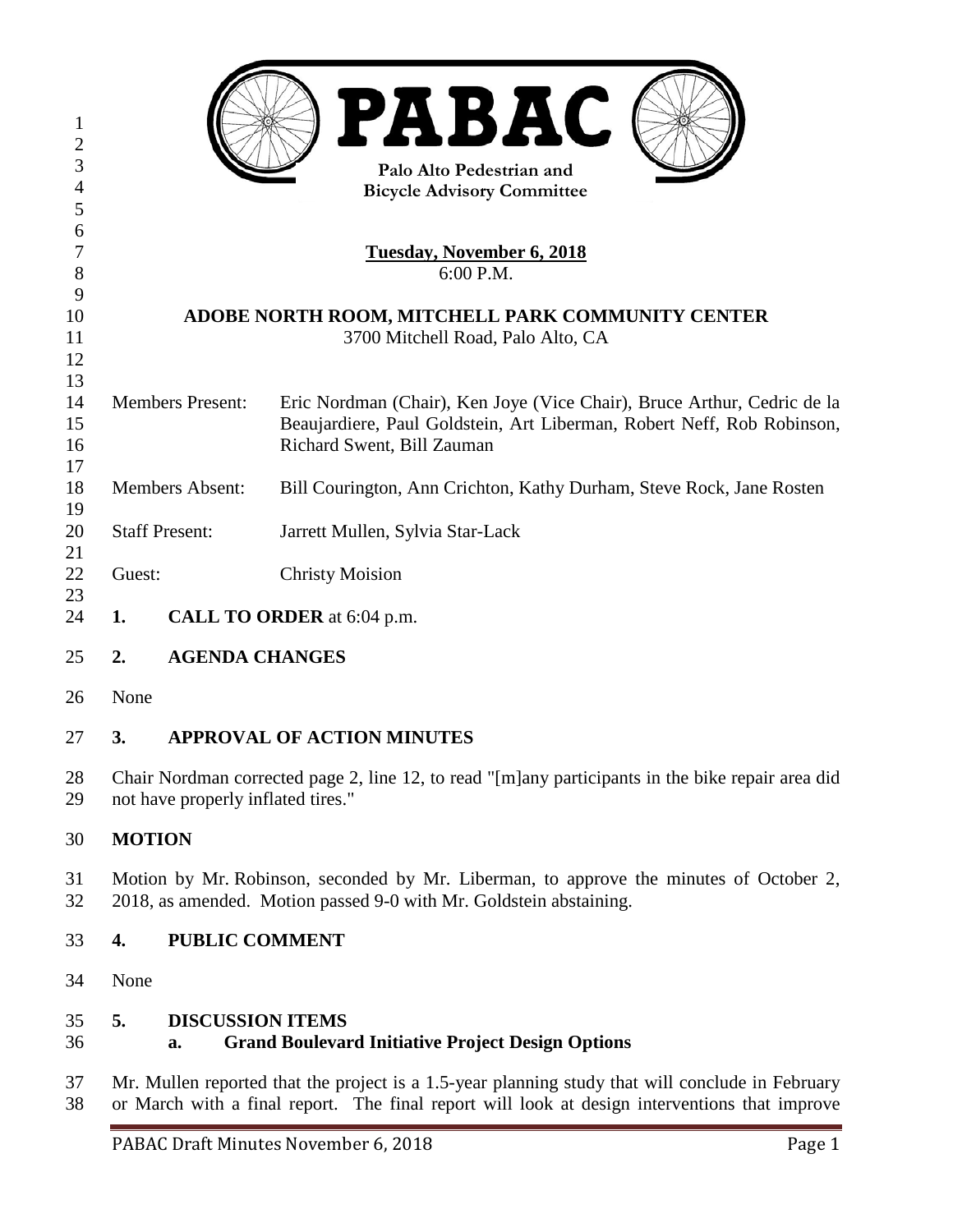pedestrian and bicycle safety along El Camino Real between Stanford Avenue and Lambert Avenue. Research shows 51 bicycle and pedestrian collisions with injuries were reported between 2006 and 2015 along the 0.8-mile segment of El Camino. With the location information, the consultant developed crash profiles to identify patterns of collisions. The data shows many pedestrian collisions occurred on side streets at stop-controlled intersections; seniors were disproportionately represented in the collisions; red light violations were common; and there were issues with permitted right turns. Thirty-one of the 51 collisions were bicycle- related. The main causes of bicycle collisions were bicycles being rear-ended or side-swiped in the travel lane; wrong-way bicycling; motorists exiting side streets and driveways or bicyclists entering or exiting side streets; and red light violations. The data source is SWITRS, which does not provide time of day or visibility for collisions. With the data and public input, the consultant developed two design options. Option one has protected bicycle lanes replacing all on-street parking. A curb would separate the bicycle lane from the vehicle lane. Where space allows, the consultant will explore installing protected intersections. Bicycle signal phases in protected intersections are a possibility but would need further study. Option two has the same intersection treatments as option one but no bike lanes. The City would have to acquire rights-of-way and remove trees for the project. The Environmental Impact Report (EIR) for the Comprehensive Plan identifies bus queue jump lanes as a mitigation measure for exploration when feasible. Staff will determine the feasibility and tradeoffs of jump lanes.

 Chair Nordman commented regarding green paint on three of the four legs of the Stanford intersection. Normally, he would favor a parallel bike lane over a protected bike lane, but there is not a good parallel option, particularly on the west side. Bulb-outs may be needed to slow vehicle traffic turning from El Camino onto side streets.

 Mr. Robinson noted left-turn traffic from Stanford in the mornings and evenings is a hazard for bicycles, but bicyclists frequently ride the wrong way. Removing on-street parking would be a godsend for cyclists and pedestrians, but the community probably would not accept the loss of parking. The new parking garage could reduce concerns about the loss of on-street parking.

 Mr. Goldstein favored bicycle lanes along the corridor, but he did not know the parking need in the area. He suggested including bicycle-activated warning lights in the project.

 Mr. Arthur supported a bike lane from California Avenue to Page Mill as a spectacular improvement for congestion at the soccer field.

 Mr. Swent favored the option with a bike lane because a protected bike lane is needed. Removing parking benefits bicyclists. He expressed concern about vehicles turning right across the protected bike lane and suggested bicycle phasing could help prevent conflicts at intersections.

 In answer to Mr. Zauman's questions, Mr. Mullen explained that bicyclists would have to execute a box turn or a two-stage turn to turn left from a protected bike lane. Staff has not analyzed intersections for bicycle delay. Preliminary signal modeling showed a big benefit for transit and motor vehicle traffic. Mr. Zauman felt long bicycle signal phases would drive bicyclists to use other routes.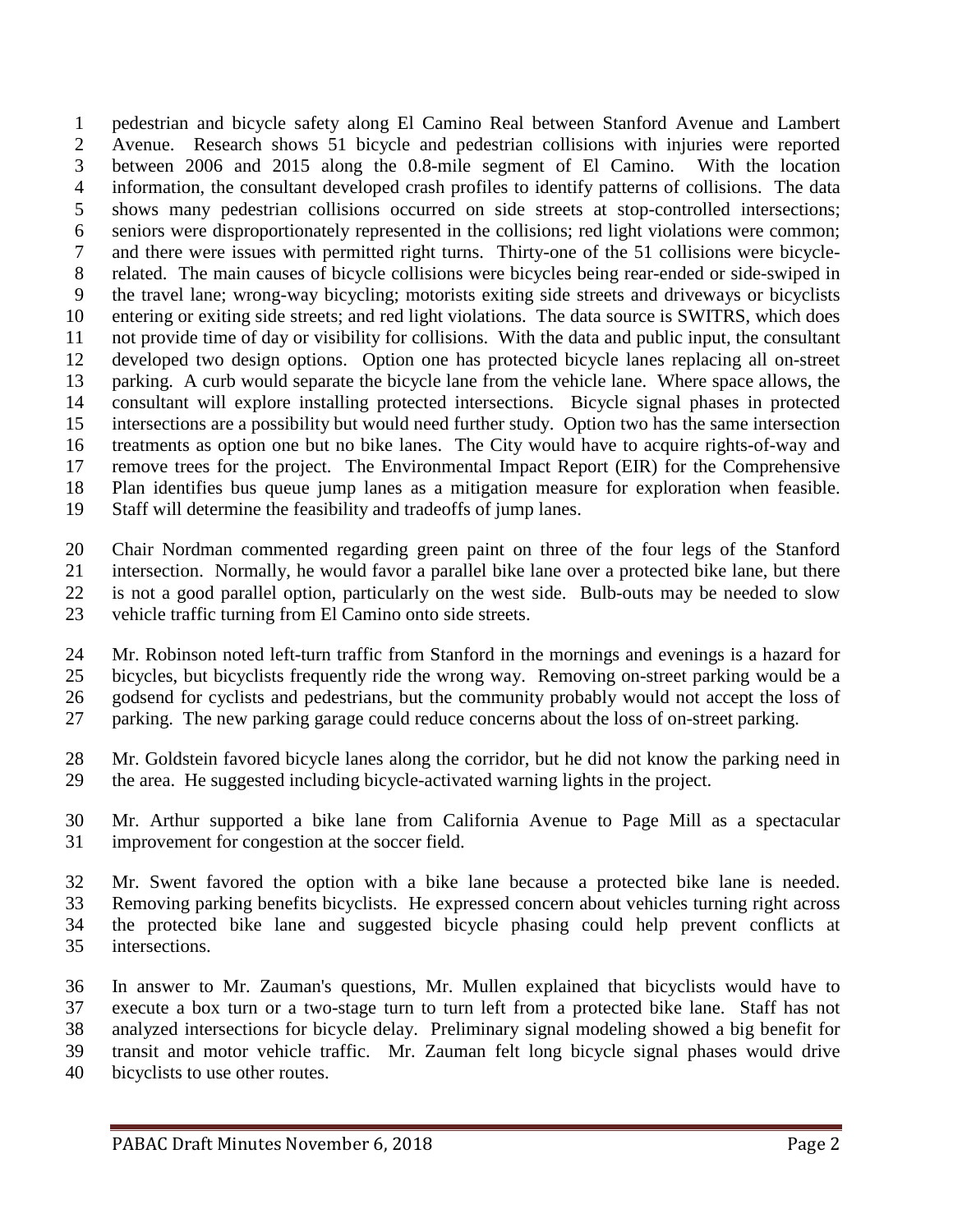Mr. de la Beaujardiere supported option one with protected bike lanes the length of the segment because they would greatly improve safety. At Olive, the dashed green should continue across the west side of the intersection. At Portage, the bike box outside the driveway should be moved to avoid conflicts. An analysis should include potential alternative parking nearby, perhaps on side streets. In response to Mr. de la Beaujardiere's inquiries, Mr. Mullen advised that the project could include detectors inside the bike box to trigger traffic signals. The City would have to purchase a custom street sweeper or use the mini sweeper for the bike lanes.

 Vice Chair Joye suggested staff consider a bike egress from the soccer facility parking lot to the street. He questioned the need for methods to direct bicyclists to the next place when the protected bike lanes end and for bicycle improvements on California Avenue to direct cyclists from California Avenue to El Camino. Mr. Mullen explained that the project would provide connectivity to the Stanford Perimeter Trail and the shopping center. Wayfinding signage is part of the project.

 Mr. Neff suggested the use of two bike signal phases, perhaps a bicycle phase followed by a vehicle right-turn phase followed by a second bicycle phase.

 Mr. Mullen requested feedback regarding the design of the Portage and Hansen intersection. Staff is attempting to provide protected bike lanes along El Camino and facilitate an east-west connection from Portage to Hansen. Because northbound bicyclists probably won't stop at Hansen, staff proposes bicyclists yield to pedestrians. The green crossing of Hansen would have its own signal phase for northbound left turns from El Camino. The driveway opposite Portage makes a protected yield difficult. The driveway would have to be controlled. Traffic volume will determine whether right-turn-on red is allowed at protected intersections. An open house is scheduled for Thursday at the College Terrace library. The project will be presented to the Planning and Transportation Commission on November 14 and the City Council in January or February. The public is invited to complete the survey, and the consultant will summarize survey results as part of the final report.

 Chair Nordman felt the plans showed more green sharrows than needed, but the plan looks nice. Mr. Liberman remarked that the isometric views are a better illustration of the proposed improvements. Mr. de la Beaujardiere indicated the proposal is a good treatment for the intersection.

# **MOTION**

 Motion by Mr. Robinson, seconded by Mr. de la Beaujardiere, to endorse Option 1 of the Grand Boulevard Initiative Project design options. Motion passed 8-1.

## **b. Municipal Code Cleanup**

 After discussion, clarification, and proposals of alternate language, members of PABAC approved the following amendments to the subcommittee's recommendations:

Section 10.64.130(d)–delete "as we no longer have sidewalk bike lanes or paths." Vote 9-0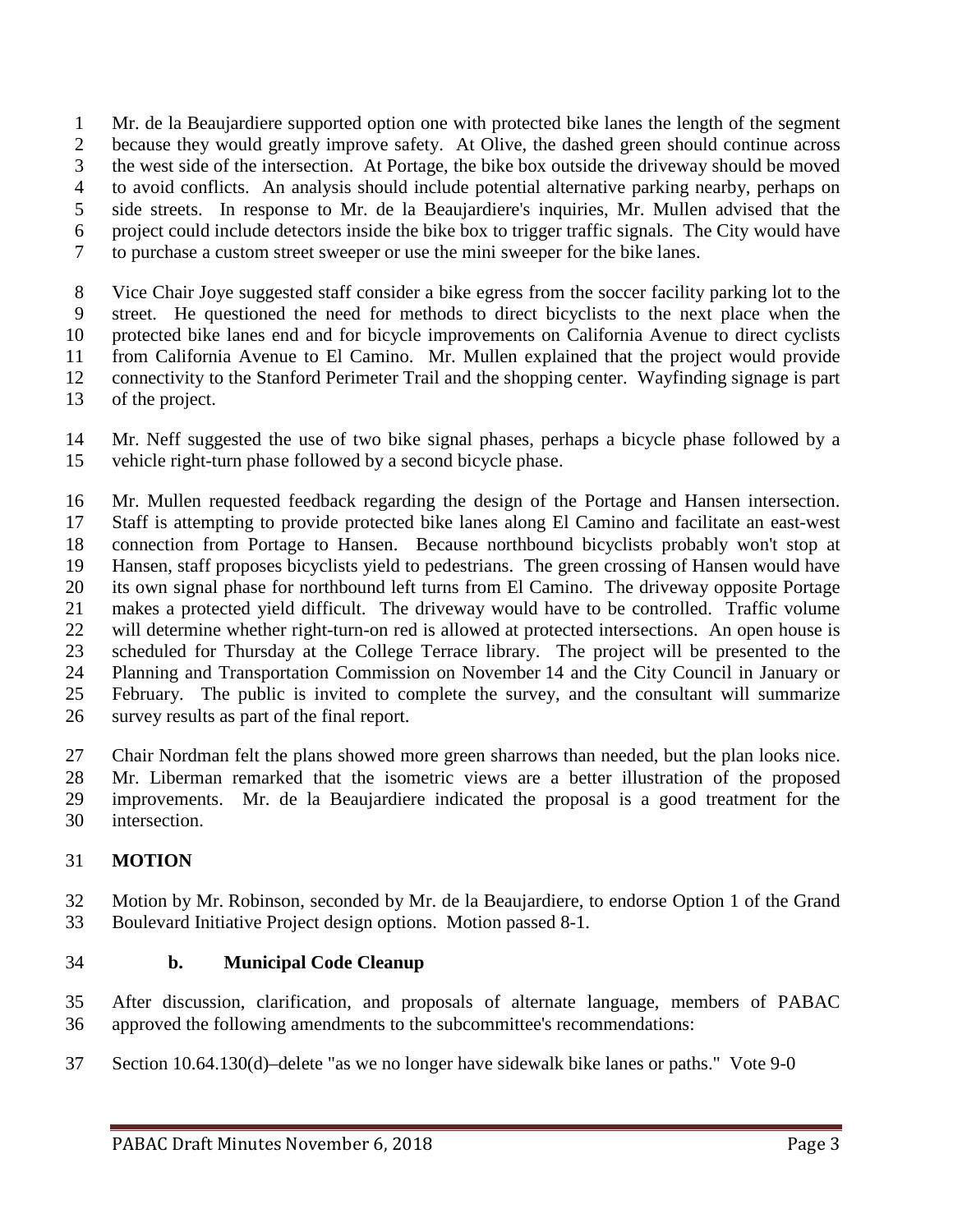- Section 10.64.130(b)–change "when others are present" to "when pedestrians are present." Vote 8-1
- Section 10.64.130(c)–change "any sidewalk" to "any sidewalk, any undercrossing or overcrossing." Vote 9-0
- Section 10.64.150–change "a vehicle" to "an unauthorized motor vehicle." Vote 8-0, one abstention
- Section 10.64.200–delete this section. Vote 9-0
- Section 10.64.230–change to "prohibit the use of roller skates, roller blades, skateboards, coaster wagon or vehicle on sidewalks in business districts only." Vote 10-0

 Section 10.64.210(a)–add "no person shall park a bicycle on the main-traveled portion of the sidewalk in any manner as to constitute a hazard or obstruction to pedestrians, traffic, or property." Vote 10-0

 Section 10.64.241(a)–change to "PABAC recommends staff work with the City Attorney to develop language that restricts skateboards from arterial and collector roadways unless they have a bike lane. Skateboards are permitted on sidewalks except where prohibited in other Code

- sections." No vote was taken.
- With respect to Section 10.32.050, Mr. Goldstein recommended the City petition the County of Santa Clara to allow pedestrians on Foothill Expressway in Palo Alto.

# **MOTION**

 Motion by Mr. Goldstein, seconded by Chair Nordman, to recommend the subcommittee's proposed Municipal Code changes with the amendments made during the meeting. 10-0

#### **6. STAFF UPDATES a. PABAC & Brown Act**

 Mr. Mullen reported PABAC is not subject to the Brown Act except when reviewing Transportation Development Act Article 3 (TDA-3) projects per the City Attorney's opinion. He had provided PABAC members with a list of Council-appointed members; however, Council-appointed members are involved in review of TDA-3 projects only.

 PABAC members raised concerns about the Council needing to appoint new members and the length of time required for the Council to appoint members.

## **b. SRTS Update**

 Ms. Star-Lack reported staff held 11 successful bike rodeos for third graders. High schoolers set a new record for number of bicyclists with 46 percent. Middle schoolers held steady at 50 percent. Choice elementary schools reported 6 percent, and the neighborhood elementary schools reported 17 percent. Overall, 34 percent of students bicycle to school. In September,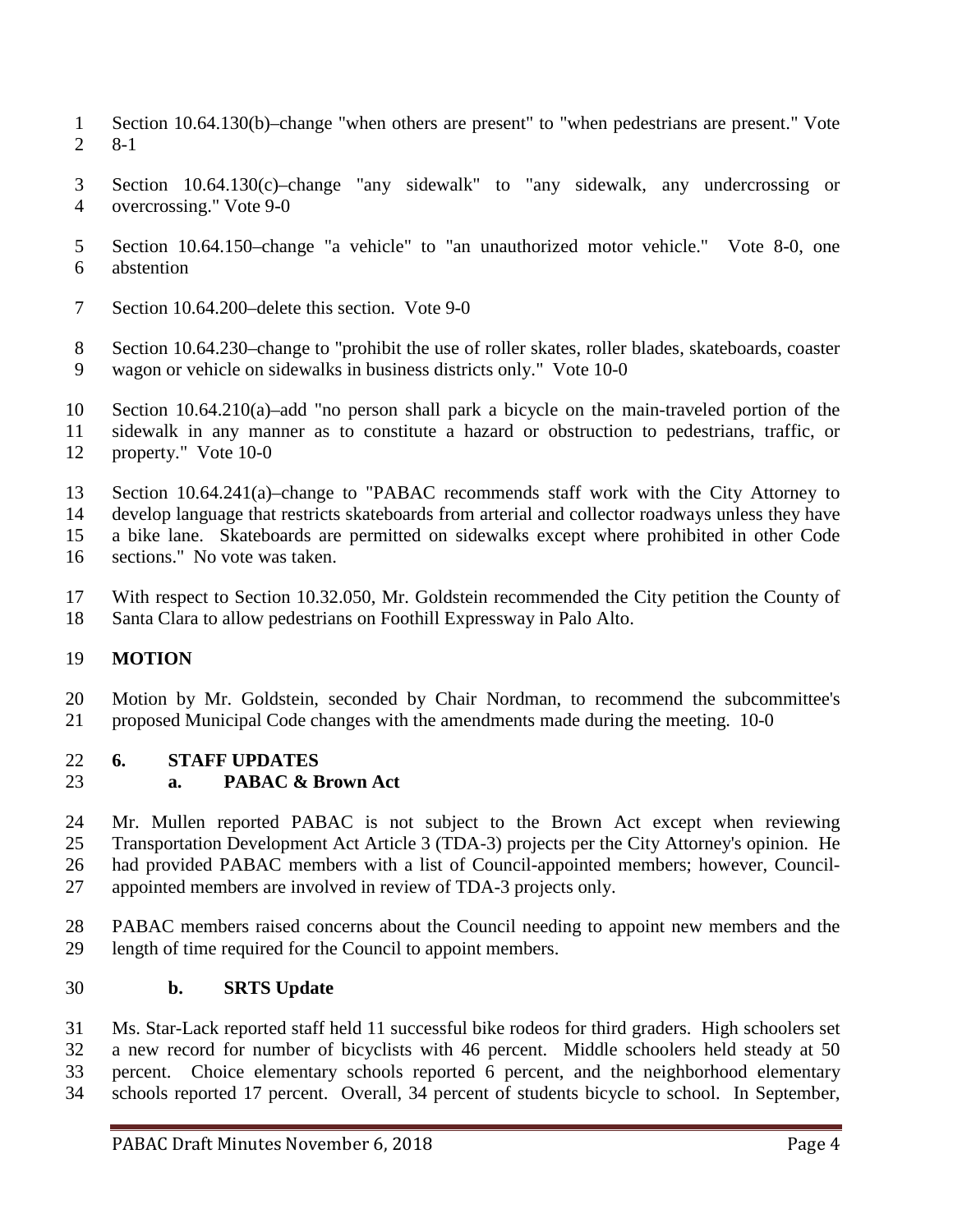nine collisions were reported, two of which involved teenagers. A 13-year-old bicyclist was riding wrong-way across the intersection when the light changed to green and the vehicle struck the cyclist. A 15-year-old bicyclist was riding wrong-way on the sidewalk when a vehicle turned right into the cyclist. Police officers issued a total of 30 citations and warnings, 25 for helmet violations, one for violating a traffic-control device, and three for unspecified violations.

 In response to Mr. Liberman's question, Ms. Star-Lack advised that helmet violations were issued to middle and high school students. Mr. Liberman remarked that more student bicyclists were being observed without helmets.

## **c. Charleston-Arastradero Corridor Design Changes**

 Mr. Mullen advised that the turning radius at some corners had been tightened because the wrong design vehicle was used. Other changes were made in response to directions from the City Manager's Office.

## **d. Bike/Scooter/Mobility Sharing Program Update**

 Mr. Mullen indicated Lime had submitted a complete application for an e-bike and e-scooter program. The program may be implemented soon.

 In response to queries, Mr. Mullen did not believe the contract contained any profit-sharing provisions. Public benefits such as the low-income program could be considered profit sharing. The permit for the pilot program will expire in one year. The City Manager can revoke a permit

at any time.

# **e. Status of Middlefield North Results Report and Data Analysis/Results**

 Mr. Mullen related that staff is scheduled to present the post-project evaluation reports to the City Council on December 17.

## **f. VIMOC Data Dashboard, Status, Contract/Agreement Enforcement**

 Mr. Mullen disclosed that the City's contract with VIMOC has expired. Because VIMOC has not responded to staff communications, staff is exploring other vendors and technology.

## **g. Rail Program Meetings**

 Mr. Mullen reported the rail community advisory panel is scheduled to meet on November 7. A Rail Committee meeting is scheduled for November 14. A community meeting is scheduled for

November 28 and will focus on options for the crossings at Meadow and Charleston.

 In reply to Mr. de la Beaujardiere's inquiry, Mr. Mullen believed cost estimates would be presented at the community meeting. Mr. de la Beaujardiere recommended supporters of the viaduct option express their support to Council Members.